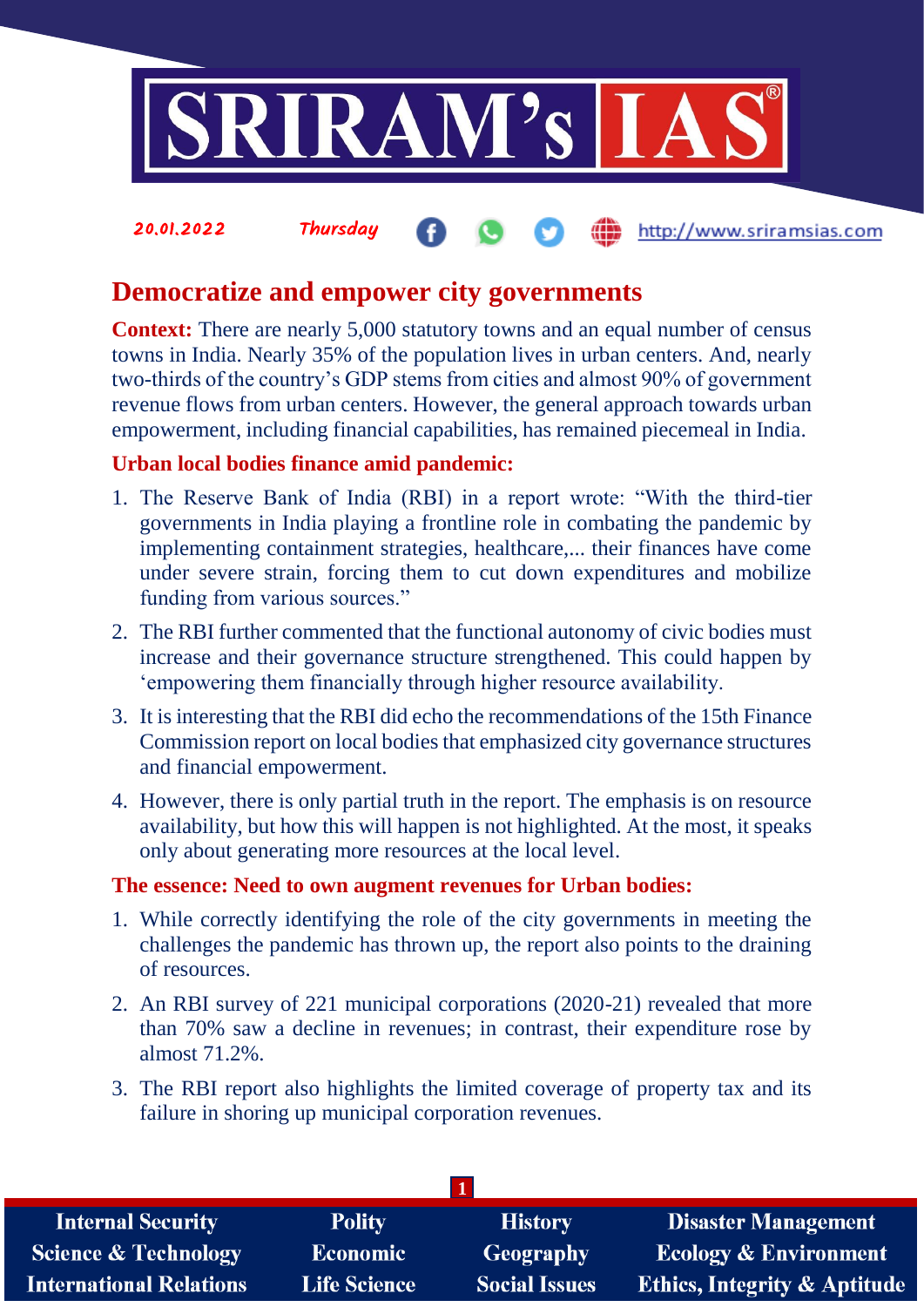



#### **An old problem continues**

- 1. During the pandemic, while leaders from the Prime Minister to Chief Ministers to District Magistrate were seen taking a call on disaster mitigation strategies, city mayors were found missing.
- 2. Because under the disaster management plan of action, cities are at the forefront to fight the pandemic; however, the elected leadership finds no place in them.



3. It is not just in disaster mitigation. The old approach of treating cities as adjuncts of State governments continues to dominate the policy paradigm.

| <b>Internal Security</b>        | <b>Polity</b>       | <b>History</b>       | <b>Disaster Management</b>              |
|---------------------------------|---------------------|----------------------|-----------------------------------------|
| <b>Science &amp; Technology</b> | <b>Economic</b>     | <b>Geography</b>     | <b>Ecology &amp; Environment</b>        |
| <b>International Relations</b>  | <b>Life Science</b> | <b>Social Issues</b> | <b>Ethics, Integrity &amp; Aptitude</b> |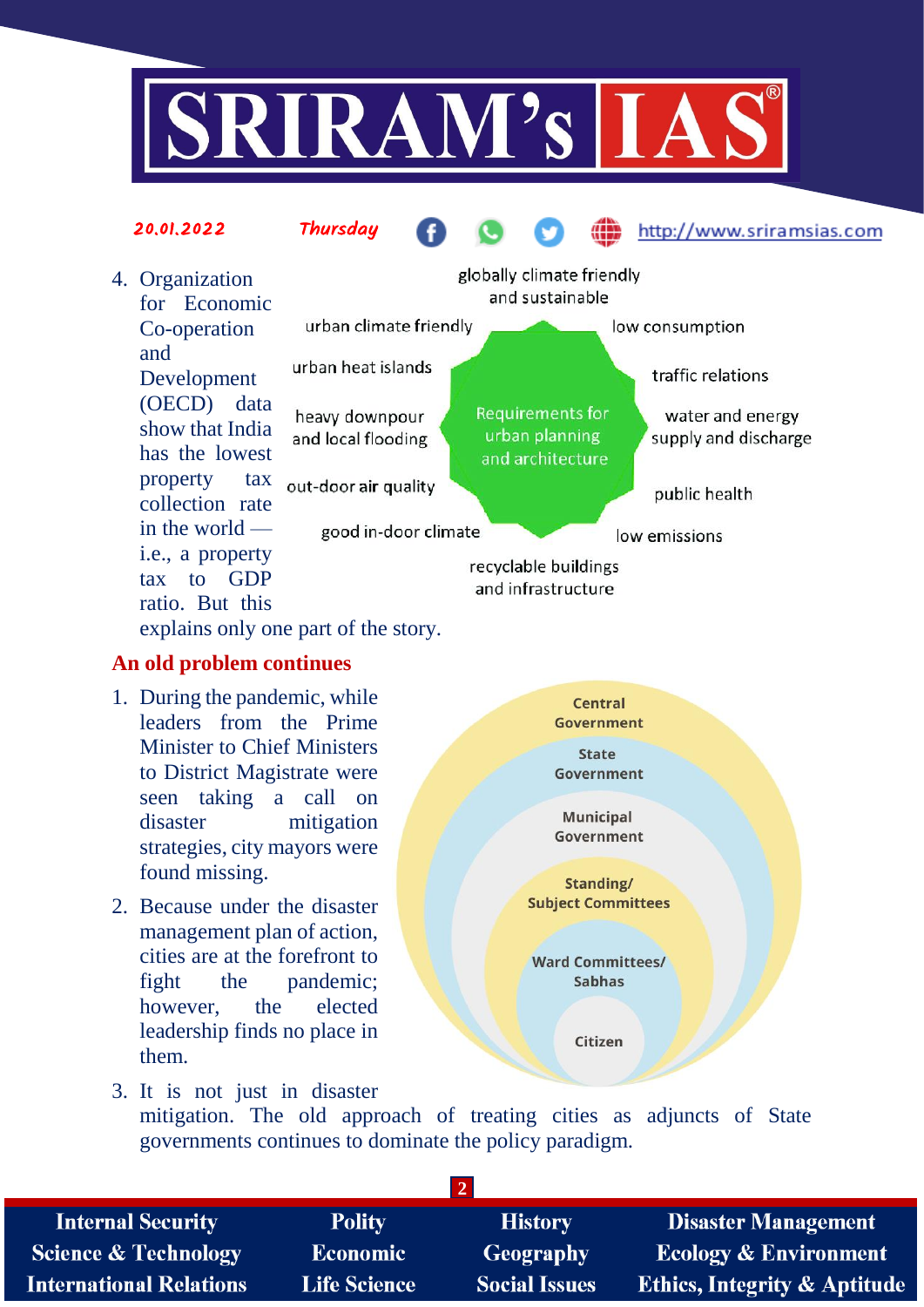

### **74th Amendment:**

20.01.2022 Thursday

- 1. The general approach towards urban empowerment has remained piecemeal in India. Urban development is a state subject, which is more linked to political and democratic movements in States.
- 2. The important intervention started with the Constitution 73rd and 74th Amendments. The latter refers to urban reforms — empowering urban local bodies to perform 18 functions listed in the 12th Schedule.
- 3. But this was also the period of neoliberal reforms, so the generation of own resources and a slow withdrawal of the state could be witnessed.
- 4. Though the democratic transfer of 18 subjects was an important element, and necessary, there was, however, no mention of financial empowerment. It was linked more to the idea of "competitive cities" to attract investments in the urban centers by making their structures and land laws flexible.
- 5. We now know that not much investment has happened, and cities have not really been able to enhance their financial capabilities.

#### **Best practice:**

The only exception to the rule has been the people's plan model of Kerala where 40% of the State's plan budget was for local bodies (directly) with a transfer of important subjects such as planning, etc. This paved the way for a new dimension to urban governance.

#### **Functional autonomy**

1. The RBI report has been



http://www.sriramsias.com

right in highlighting that functional autonomy of city governments must be allowed. But this should happen with three F's: the transfer of 'functions, finances and functionaries' to city governments. Without these, functional autonomy would be empty rhetoric.

| 3                               |                     |                      |                                         |
|---------------------------------|---------------------|----------------------|-----------------------------------------|
| <b>Internal Security</b>        | <b>Polity</b>       | <b>History</b>       | <b>Disaster Management</b>              |
| <b>Science &amp; Technology</b> | <b>Economic</b>     | <b>Geography</b>     | <b>Ecology &amp; Environment</b>        |
| <b>International Relations</b>  | <b>Life Science</b> | <b>Social Issues</b> | <b>Ethics, Integrity &amp; Aptitude</b> |
|                                 |                     |                      |                                         |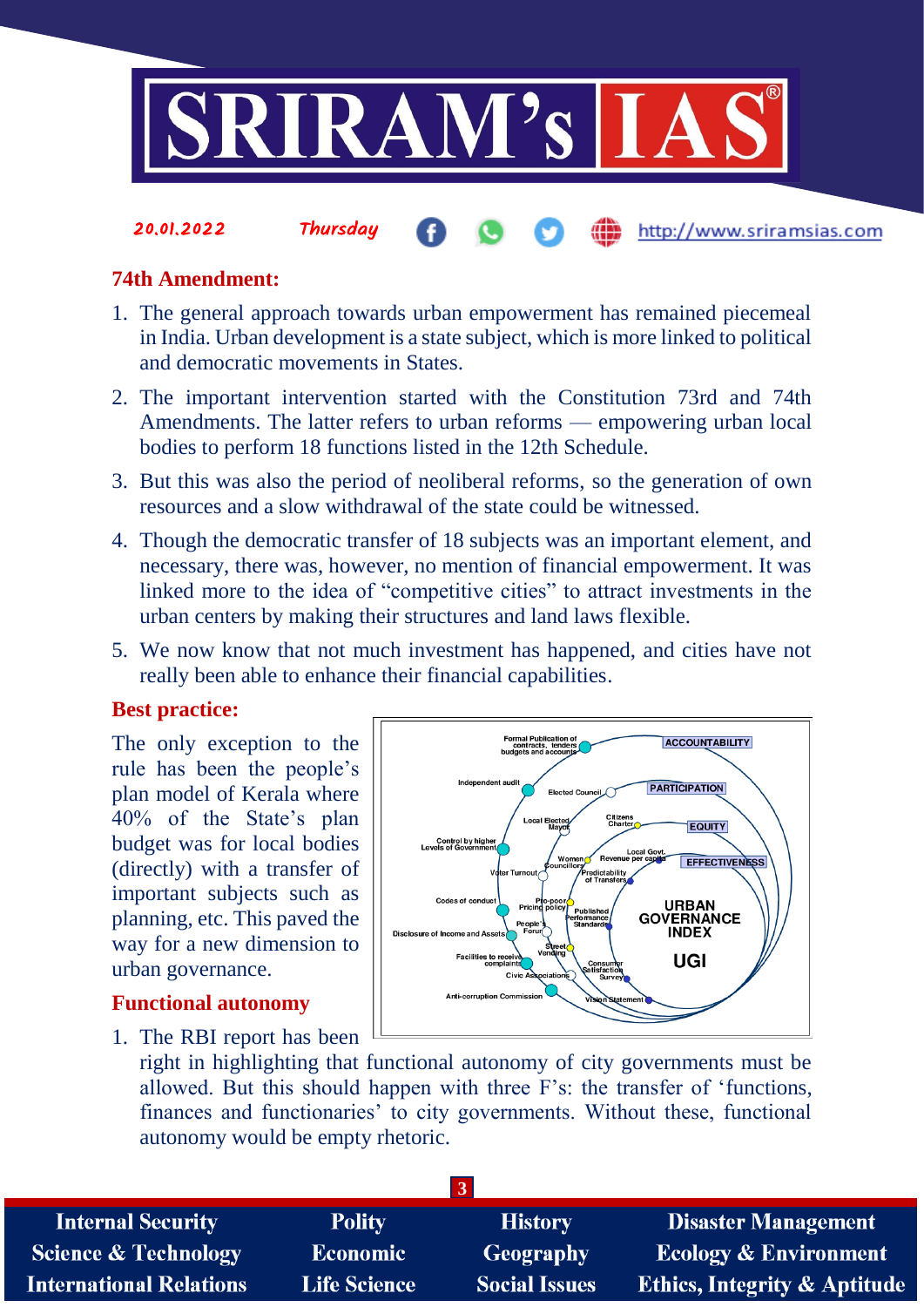

#### 20.01.2022 Thursday the http://www.sriramsias.com

- 2. Before value-added tax and other centralized taxation systems, one of the major earnings of cities used to be from octroi. In fact, Pimpri-Chinchwad and Pune are examples of two very high revenue-earning municipalities dependent on octroi, as both cities have strong bases of industrial production.
- 3. But this source of revenue collection was taken away by the State and the central governments. Instead, finance commissions recommended grants to urban local bodies based on a formula of demographic profile.
- 4. Previously, while almost 55% of the total revenue expenditure of urban centers was met by octroi (e.g., Shimla), now, the grant covers only 15% of expenditure. In such a situation, it is difficult for the towns to sustain their ability to perform their bare minimum functions.
- 5. This has resulted in a vicious circle of burdening people more with taxes and further privatization/outsourcing of the services of the municipalities. This is a pan-India phenomenon and the grading of cities and urban policies are linked to this.
- 6. Now with Goods and Services Tax, the ability to tax has been 'completely robbed'; cities find themselves in a worse state than States.

# **Scandinavian Best Practice: Direct transfer of income tax to cities**

- 1. The often-cited example is how cities in the Scandinavian countries manage their functions well — from city planning to mobility to waste management.
- 2. But the truth is that a chunk of the income tax from citizens is given to city governments.
- 3. Imagine cities such as large urban agglomerates in India getting a percentage of income tax for managing the affairs of urban places. It would be phenomenal!
- 4. A committee formed under the United Progressive Alliance (under the Ministry of Housing and Urban Development to review the 74th constitutional amendment), recommended that 10% of income tax collected from the cities was to be given back to them as a direct revenue grant from the central government. Alas, it was never taken into consideration.

| <b>Internal Security</b>        | <b>Polity</b>       | <b>History</b>       | <b>Disaster Management</b>              |
|---------------------------------|---------------------|----------------------|-----------------------------------------|
| <b>Science &amp; Technology</b> | <b>Economic</b>     | Geography            | <b>Ecology &amp; Environment</b>        |
| <b>International Relations</b>  | <b>Life Science</b> | <b>Social Issues</b> | <b>Ethics, Integrity &amp; Aptitude</b> |